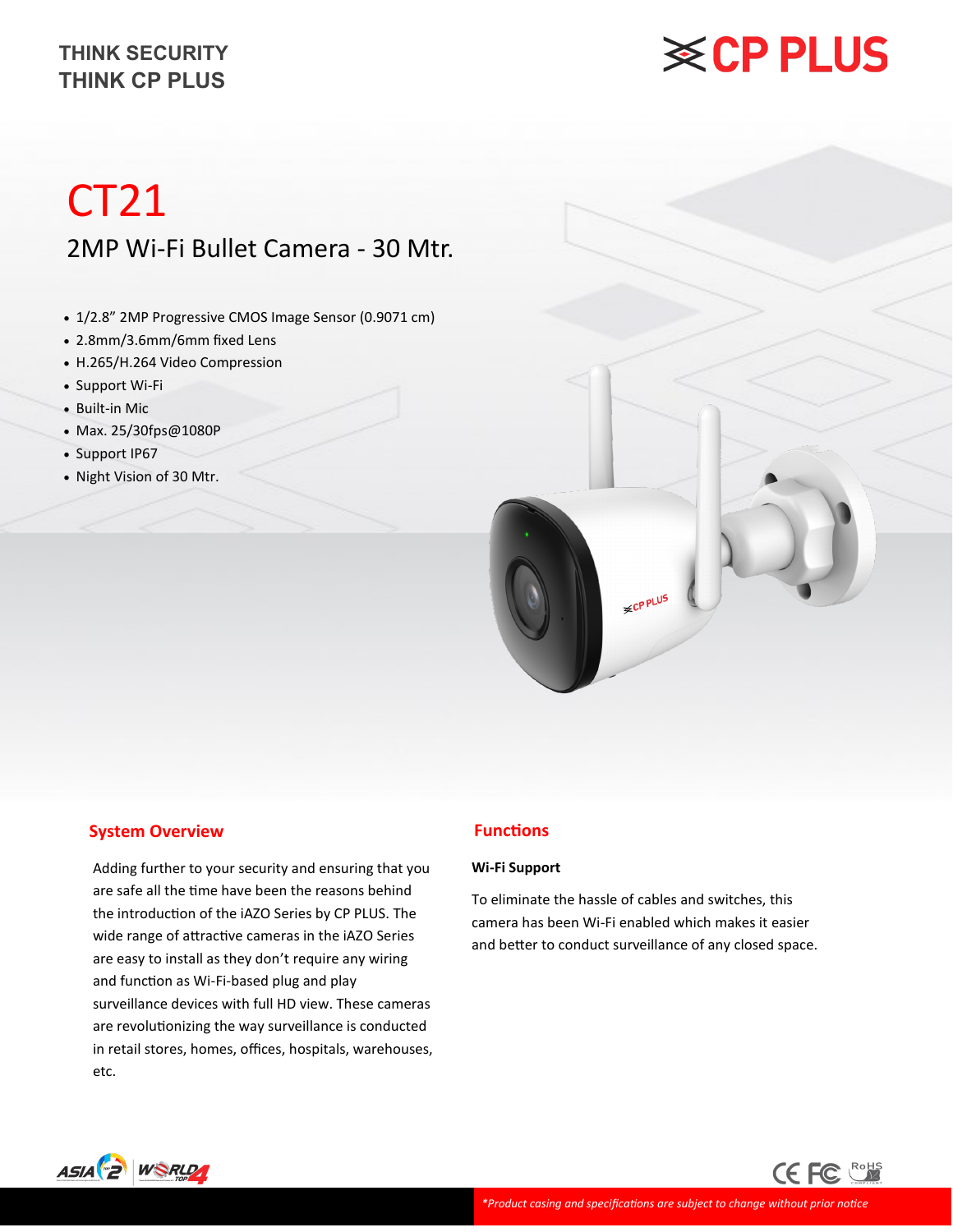# **※CP PLUS**



#### **Functions**

#### **Human Detection**

Powerful image processing technology quickly finds human targets in images and immediately sends a notification to your smartphone, allowing you to monitor what matters without receiving annoying false alerts.

#### **Built-in Microphone**

High quality built in microphone helps in picking crisp and clear sound.

#### **Motion Alert**

Motion Alert technology allows you to get immediate alerts as soon a single motion is detected in the scene. This feature has reduced the effort put in surveillance by copious amounts and has eased the life of millions.

### **About CP PLUS**

The brand that is on its way to lead the world when it comes to the security and surveillance industry, CP PLUS, keeps bombarding the market with the most reliable range of products that have been designed carefully and methodically to automate the whole surveillance and security process, no matter how big your premises are.

It was the initiative to help the public in the area where they are the most vulnerable and to empower the sense of safety in our hearts that had conceptualized CP PLUS. And embarking on its mission to make the world a safer and more secure place has taken the brand's journey to unprecedented levels even when compared to international competitors.



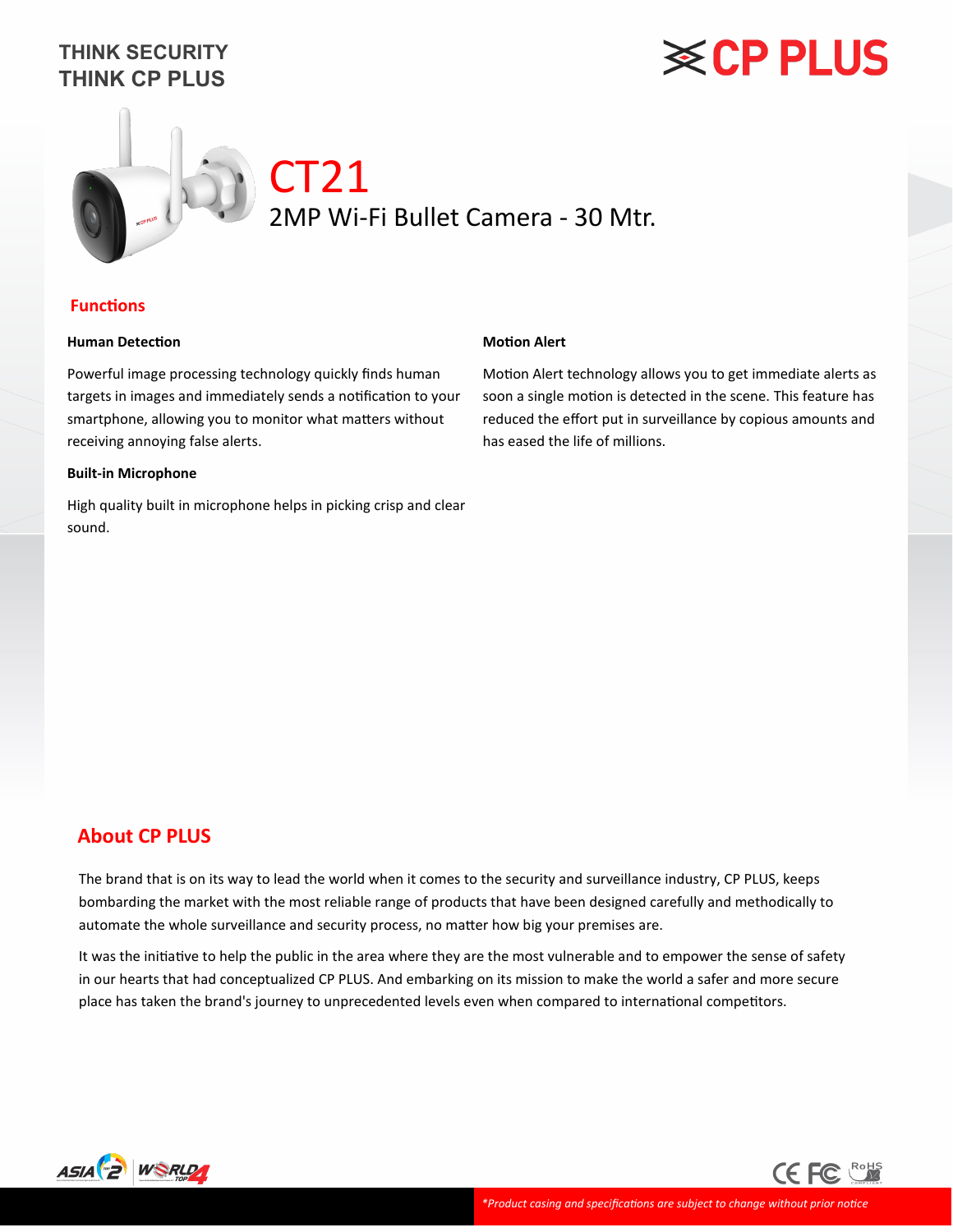# **※CP PLUS**



## CT21 2MP Wi-Fi Bullet Camera - 30 Mtr.

| Feature                      | Specification                                                                                             |
|------------------------------|-----------------------------------------------------------------------------------------------------------|
| Image Sensor                 | 1/2.8" Progressive CMOS sensor (0.9071 cm)                                                                |
| Compression                  | H.265/H.264                                                                                               |
| Resolution                   | 1920 x 1080 (2MP)                                                                                         |
| <b>Frame Rate</b>            | 25/30fps                                                                                                  |
| Digital Zoom                 | 16x                                                                                                       |
| Lens                         | 2.8mm/3.6mm/6mm Fixed lens                                                                                |
| <b>View Angle</b>            | 2.8mm; 102° (H), 54° (V), 120° (D)<br>3.6mm: 89° (H), 46° (V), 108° (D)<br>6mm: 53° (H), 30° (V), 60° (D) |
| Audio                        | <b>Built-in Mic</b>                                                                                       |
| <b>Motion Detection</b>      | Support                                                                                                   |
| <b>Human Detection</b>       | Support                                                                                                   |
| Protocol                     | Onvif                                                                                                     |
| Ethernet                     | 1 x 100Mbps Ethernet Port                                                                                 |
| Wireless                     | IEEE802.11b/g/n                                                                                           |
| Antenna                      | Dual                                                                                                      |
| <b>Night Vision</b>          | Night Vision up to 30 meters                                                                              |
| Configurable Region          | Support                                                                                                   |
| <b>Reset Button</b>          | Support                                                                                                   |
| <b>Storage Mode</b>          | Micro SD Card Slot (up to 256GB)                                                                          |
| <b>Weatherproof Standard</b> | <b>IP67</b>                                                                                               |
| <b>Smart Phone</b>           | iOS & Android                                                                                             |